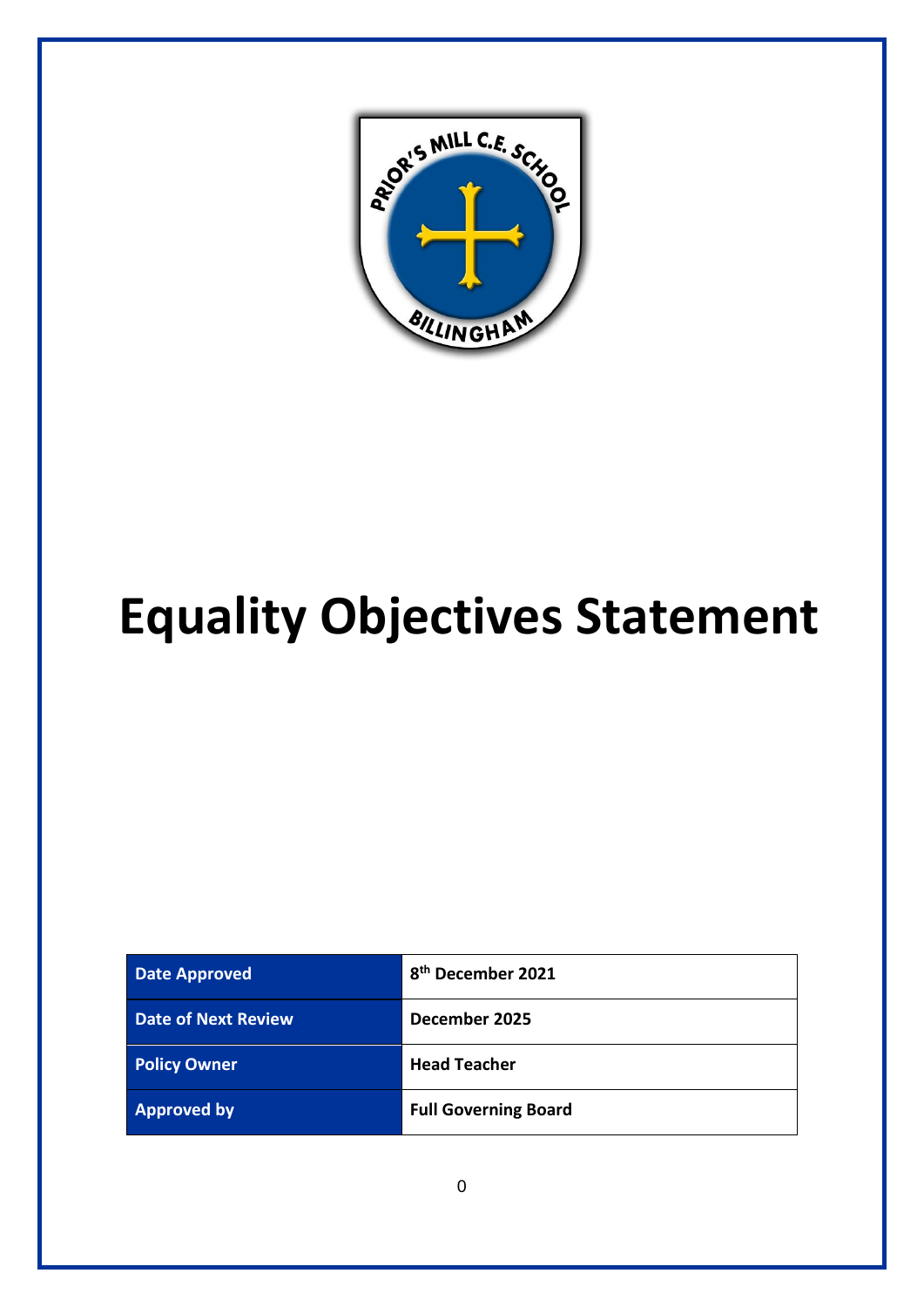In order to comply with the Public Sector Equality Duty (PSED), school must publish their equality objectives statement – a declaration of aims that ensures equality for all members of the school's community.

We welcome our duties under the Equality Act 2010. The school's general duties, with regards to equality are:

- Eliminating discrimination
- Fostering good relationships
- Advancing equality of opportunity

We will not discriminate against, harass or victimise any pupil, prospective pupil, or other member of the school community because of their:

- Sex
- Age
- Race
- Disability
- Religion or belief
- Sexual orientation
- Gender reassignment
- Pregnancy or maternity
- Marriage and civil partnership

We aim to promote pupils' spiritual, moral, social and cultural development, with special emphasis on promoting equality and diversity, and eradicating prejudicial incidents for pupils and staff. Our school is committed to not only eliminating discrimination, but also increasing understanding and appreciation for diversity.

## **Aims to Eradicate Discrimination**

We believe that a greater level of success from pupils and staff can be achieved by realising the uniqueness of individuals. Creating a prejudice-free environment where individuals feel confident and at ease is a commitment of the school. This environment will be achieved by:

- Being respectful
- Always treating all members of the school community fairly
- Developing an understanding of diversity and the benefits it can have
- Adopting an inclusive attitude
- Adopting an inclusive curriculum that is accessible to all
- Encouraging compassion and open-mindedness

We are committed to having a balanced and fair curriculum. We believe that our pupils should be exposed to ideas and concepts that may challenge their understanding, to help ensure that pupils learn to become more accepting and inclusive of others. Challenging and controversial concepts will be delivered in a way that prevents discrimination and promotes inclusive attitudes. We will also respect the right of parents to withdraw their children from certain classes which pose conflicts to their own beliefs.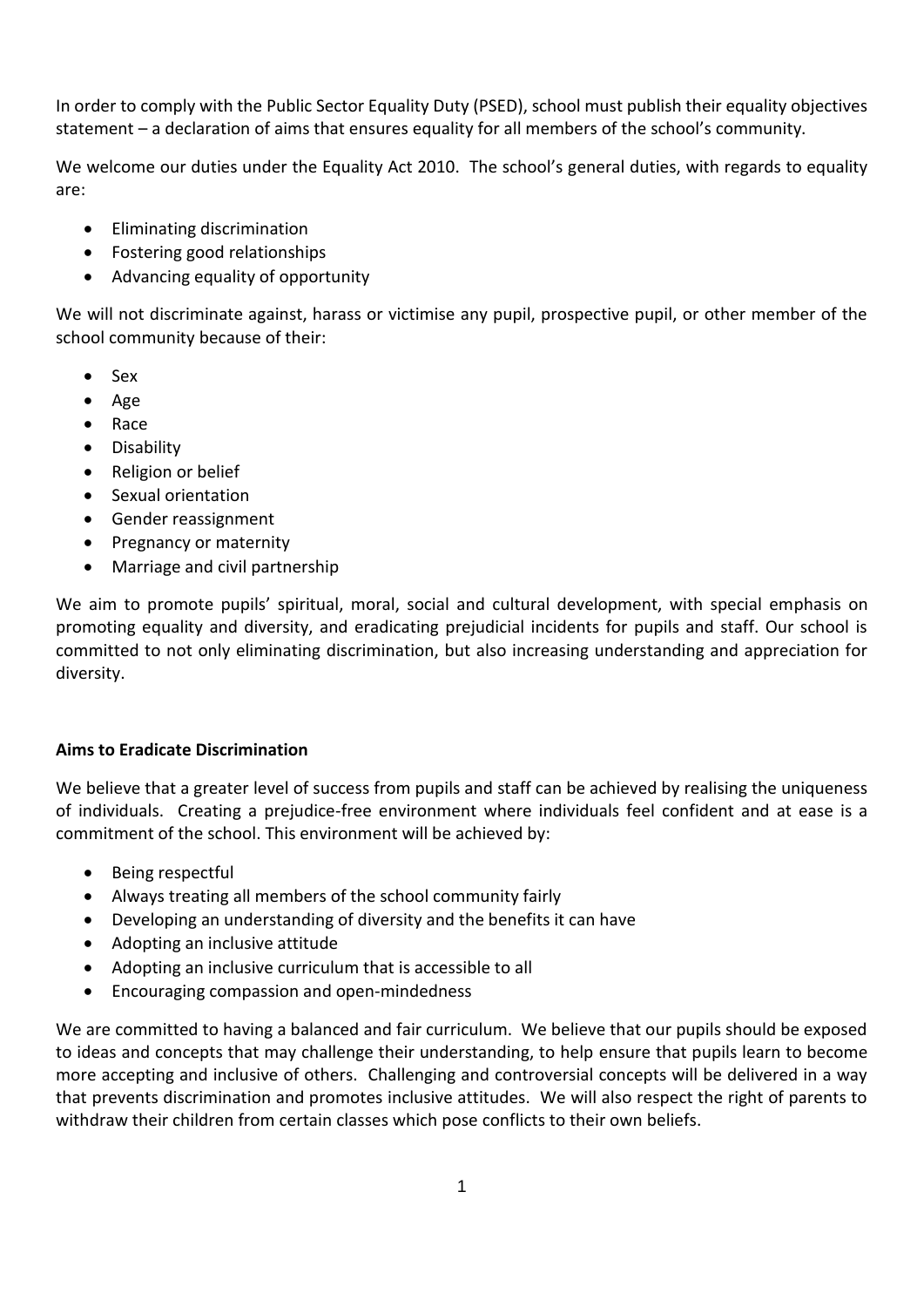## **Dealing with Prejudice**

We do not tolerate any form of prejudice-related incident. Whether direct or indirect, we do not tolerate discrimination against any members of our school. When an incident is reported our school is committed to ensuring appropriate action is taken and a resolution is put into place which is both fair and firm.

Our pupils are taught to be:

- Understanding of others
- Celebratory of cultural diversity
- Eager to reach their full potential
- Inclusive
- Aware of what constitutes discriminatory behaviour

The school's employees will not:

- Discriminate against any member of the school community
- Treat other members of the school community unfairly

The school's employee's will:

- Promote diversity and equality
- Encourage and adopt an inclusive attitude
- Lead by example

#### **Equality and Dignity in the Workplace**

We do not discriminate against staff with regards to their:

- Age
- Disability
- Gender reassignment
- Marital or civil partner status
- Pregnancy or maternity
- Race
- Religion or belief
- Sex
- Sexual orientation

Equality of opportunity and non-discrimination extends to the treatment of all members of the school community. All staff members are obliged to act in accordance will the school's various policies relating to equality.

We will guarantee that no redundancy is the result of direct or indirect prejudice. All disciplinary procedures are non-prejudicial, whether they result in warnings, dismissal, or any other disciplinary action.

Prejudice is not tolerated and we are continuously working towards a more accepting and respectful environment for our school community.